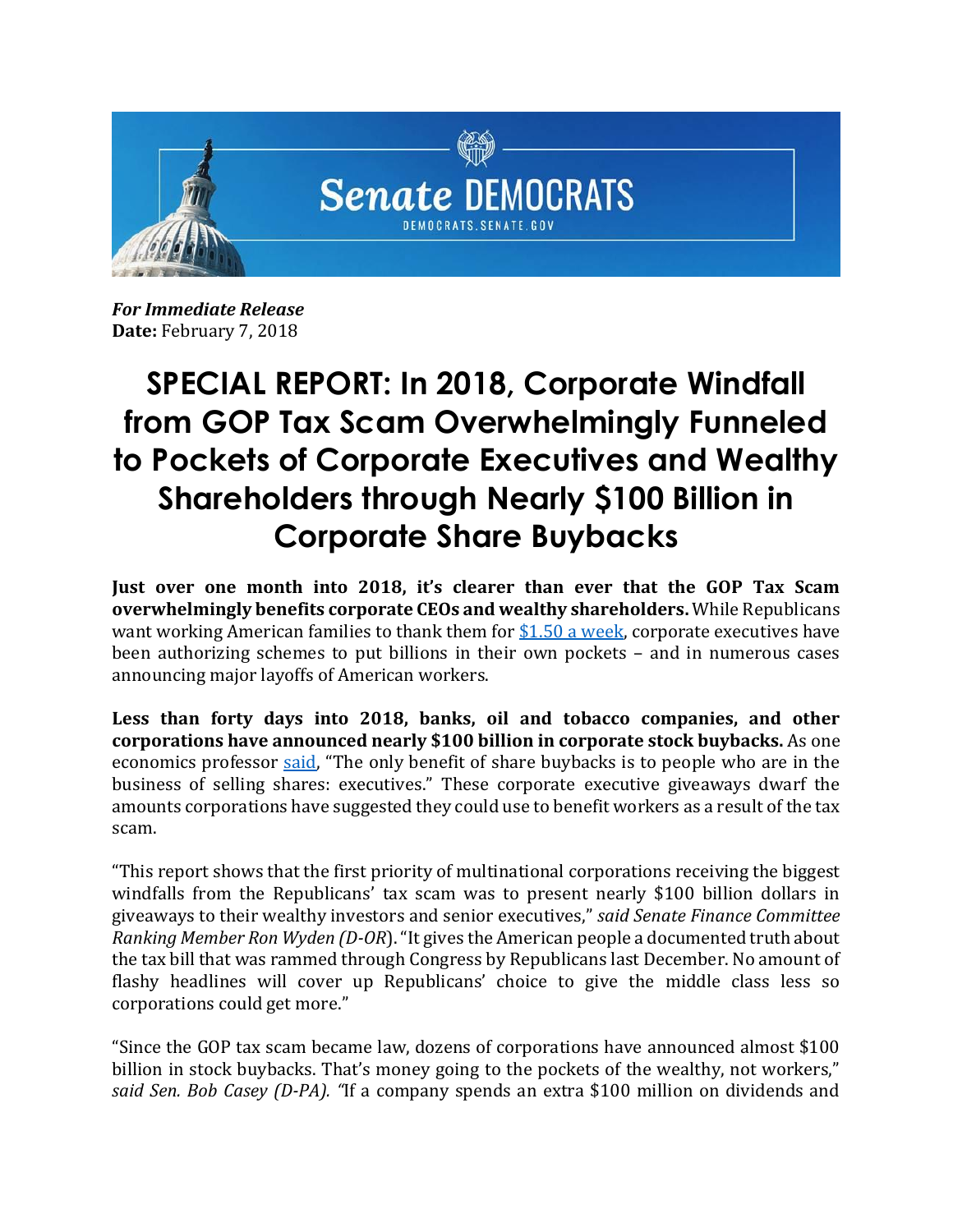executive compensation because of this tax bill, then they should spend at least that much towards employee raises. Instead, companies are directing billions in tax savings in one direction, up."

"Republicans are still preaching their trickle-down economics," *said Sen. Sheldon Whitehouse (D-RI).* "They want us to believe this tax bill is a boon for workers because corporations will use their tax windfalls to expand their workforces and give their employees raises. Instead we've seen a wave of stock buybacks—payouts to executives and shareholders—which dwarf the modest bonuses some companies have announced. That \$1.5 trillion bonanza isn't trickling very far."

|                           | <b>Buyback</b><br><b>Share</b> |             |
|---------------------------|--------------------------------|-------------|
| Corporation               | <b>Amount Announced in</b>     | <b>Date</b> |
|                           | 2018 (Millions)                |             |
| <b>Wells Fargo*</b>       | \$22,572                       | $23$ -Jan   |
| <b>Oracle</b>             | \$12,000                       | 1-Feb       |
| <b>Amgen</b>              | \$10,000                       | 1-Feb       |
| <b>Alphabet (Google)</b>  | \$8,590                        | 1-Feb       |
| <b>Visa</b>               | \$7,500                        | 1-Feb       |
| eBay                      | \$6,000                        | 1-Feb       |
| Lowe's                    | \$5,000                        | $26$ -Jan   |
| <b>Constellation</b>      | \$3,000                        | $5$ -Jan    |
| <b>Valero</b>             | \$2,500                        | $23$ -Jan   |
| <b>Eastman Chemical</b>   | \$2,000                        | 6-Feb       |
| <b>Juniper Networks</b>   | \$2,000                        | $30$ -Jan   |
| <b>SiriusXM</b>           | \$2,000                        | $23$ -Jan   |
| <b>Teradyne</b>           | \$1,500                        | $24$ -Jan   |
| <b>Cincinnati</b>         | \$1,163                        | $26$ -Jan   |
| <b>Financial*</b>         |                                |             |
| <b>Skyworks</b>           | \$1,000                        | 5-Feb       |
| <b>Altria</b>             | \$1,000                        | 1-Feb       |
| <b>Rockwell</b>           | \$1,000                        | $25$ -Jan   |
| <b>Automation</b>         |                                |             |
| <b>M&amp;T Bank</b>       | \$745                          | 5-Feb       |
| Harley-Davidson*          | \$696                          | 5-Feb       |
| <b>Andarko Petroleum</b>  | \$500                          | 7-Feb       |
| <b>Arconic</b>            | \$500                          | 5-Feb       |
| <b>Spirit AeroSystems</b> | \$500                          | 2-Feb       |
| <b>Vertex</b>             | \$500                          | 1-Feb       |
| <b>Conoco Phillips</b>    | \$500                          | 1-Feb       |
| <b>Pulte Group</b>        | \$500                          | $30$ -Jan   |
| <b>Nasdaq</b>             | \$500                          | $29$ -Jan   |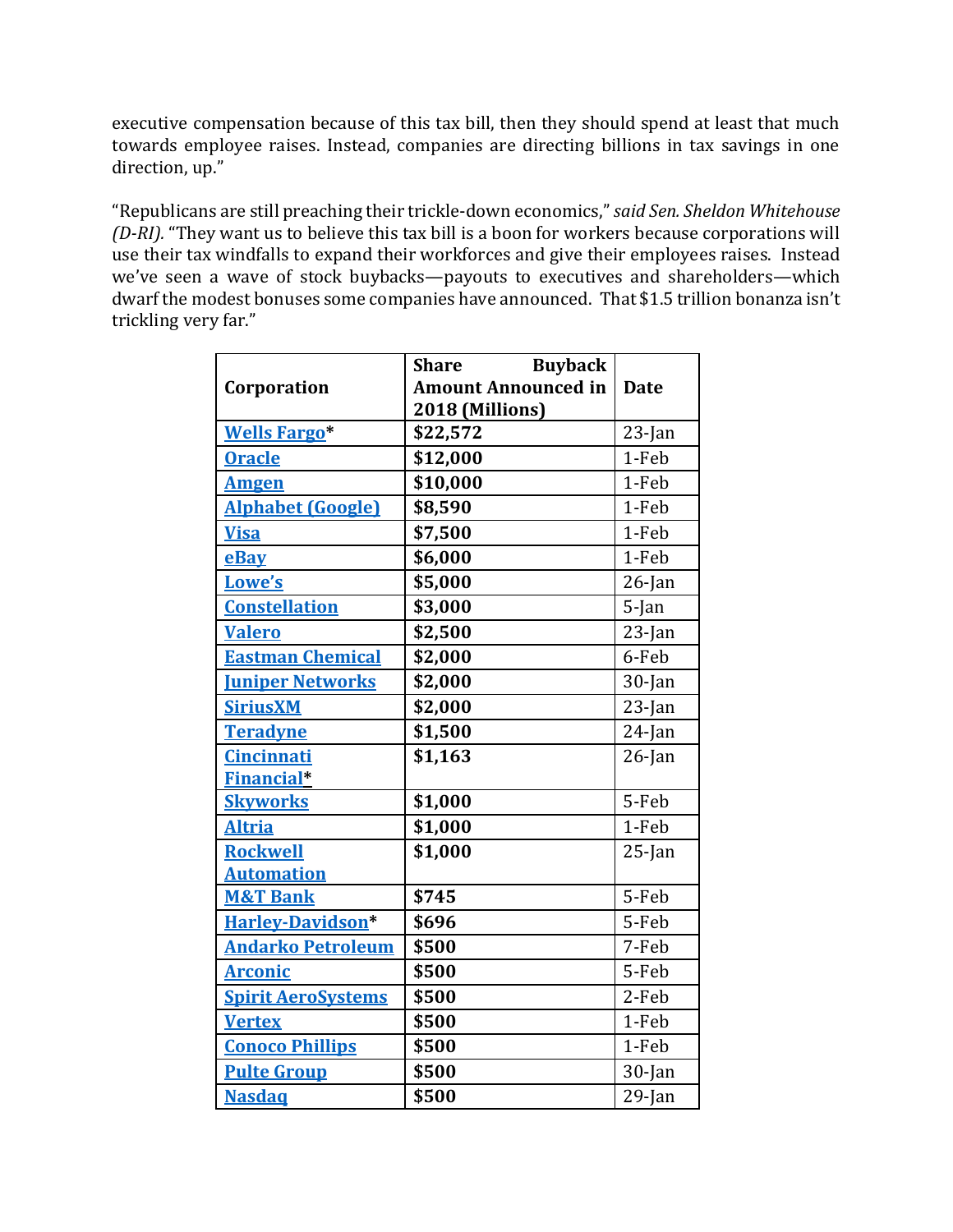| <b>Visteon</b>            | \$500          | $16$ -Jan |
|---------------------------|----------------|-----------|
| Buybacks $<$ \$500M       | \$2,951        |           |
| <b>TOTAL</b> Corporate    |                |           |
| <b>Buybacks</b>           | \$97.2 Billion |           |
| <b>Authorized in 2018</b> |                |           |

\*Based on closing price on the day share buyback was announced.

## **MAJOR CORPORATIONS ARE TOUTING TAX REFORM, POCKETING BILLIONS OF DOLLARS THROUGH SHARE BUYBACKS, AND LAYING OFF AMERICAN WORKERS**

**Financial Times: Wells Fargo Plans To Close 900 Branches Despite \$3.4bn Tax Boost.** "Wells Fargo plans to close about 900 branches as part of efforts to cut costs in the wake of its mis-selling scandal even though the bank's profits received an immediate \$3.4bn boost from the US corporate tax cut." [Financial Times, [1/12/18\]](https://www.ft.com/content/e3fe9218-f79b-11e7-88f7-5465a6ce1a00)

**MarketWatch: Wal-Mart Has Announced Thousands Of Layoffs Since Publicizing Bonuses And Benefits Expansion.** "Since Wal-Mart Stores Inc. announced it would hand out bonuses and expand benefits to more than 1 million associates thanks to new tax reform measures, the retail giant has also laid out plans for store closures and thousands of layoffs at both the store and corporate level. Wal-Mart confirmed about 1,000 layoffs in California on Monday, including 650 associates in Sam's Club locations in Los Angeles, Sacramento and Orange County, and 359 at a Wal-Mart location in Sacramento." [MarketWatch, [2/1/18\]](https://www.marketwatch.com/story/wal-mart-has-announced-thousands-of-layoffs-since-publicizing-bonuses-and-benefits-expansion-2018-01-30)

**NY Times:**"And two days before Walmart snagged glowing headlines for handing out \$400 million in bonuses and lifting its minimum wage at a cost of \$300 million, the nation's largest retailer by sales unveiled a plan to buy back company-issued debt. The cost of the buyback: \$4 billion." [NY Times,  $1/22/18$ ]

**USA Today: Kleenex, Huggies Maker To Cut Up To 5,500 Jobs, Close 10 Plants.** "Kimberly-Clark, which also produces Huggies diapers, Kotex feminine hygiene products, Cottonelle toilet paper and Scott paper towels, plans to cut up to 5,500 jobs and close or sell about 10 plants. The Dallas-based company blamed sluggish sales and a bloated production base." … "**Savings from the recent federal tax cut would help fund the cost reductions. It 'provides us the flexibility' to do so**, Chief Financial Officer Maria Henry said on a conference call." [USA Today, [1/23/18\]](https://www.usatoday.com/story/money/2018/01/23/kleenex-huggies-maker-cut-up-5-500-jobs-close-10-plants/1057016001/)

**Maria Henry, Senior VP and CFO, Kimberly-Clark.** "In 2018, we plan to repurchase \$700 million to \$900 million of Kimberly-Clark stock. In addition, we're increasing our dividend by 3.1%."  $[Q4 2017$  Results – Earnings Call via Seeking Alpha,  $1/23/18$ ]

**CNBC: As Retailers Herald Tax Savings, They're Still Closing Stores And Laying Off Workers.** "Several retailers have touted bonuses, employee raises and improved benefits as evidence that the new tax legislation is creating opportunities for the industry's workers. But even as these proclamations are being made, retailers are still closing stores and laying off staff." [CNBC, [2/2/18\]](https://www.cnbc.com/2018/02/02/as-retailers-herald-tax-savings-still-closing-stores-axing-staff.html)